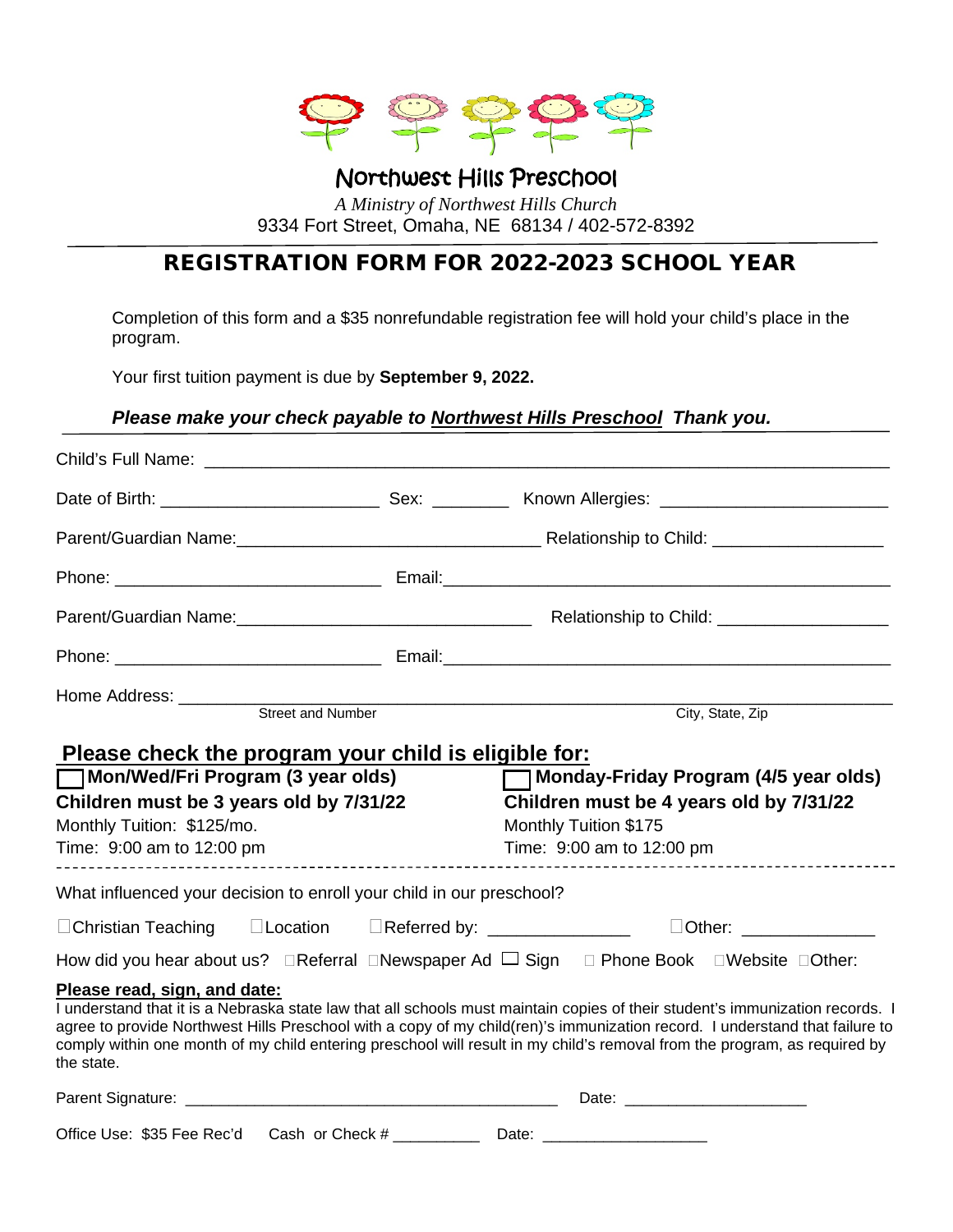### **Child Information** Northwest Hills Preschool 2022-2023

| Child Name<br>Last First                                                       |                          |         |        |           |      |                                                                                                                                                                                                                               | M F |
|--------------------------------------------------------------------------------|--------------------------|---------|--------|-----------|------|-------------------------------------------------------------------------------------------------------------------------------------------------------------------------------------------------------------------------------|-----|
|                                                                                |                          |         | Middle | Name Used |      |                                                                                                                                                                                                                               |     |
| Address<br>Street Address and Apt #                                            |                          |         |        | City      |      | ZIP Code                                                                                                                                                                                                                      |     |
| Primary Phone_______________________________                                   |                          |         |        |           |      |                                                                                                                                                                                                                               |     |
| <b>Mother's Information</b>                                                    |                          |         |        |           |      |                                                                                                                                                                                                                               |     |
|                                                                                |                          |         |        |           |      | Cell Phone ________________________                                                                                                                                                                                           |     |
|                                                                                |                          |         |        |           |      | Work Phone ________________________                                                                                                                                                                                           |     |
|                                                                                |                          |         |        |           |      |                                                                                                                                                                                                                               |     |
|                                                                                | Street Address and Apt # |         |        |           | City | ZIP Code                                                                                                                                                                                                                      |     |
| <b>Father's Information</b>                                                    |                          |         |        |           |      |                                                                                                                                                                                                                               |     |
|                                                                                |                          |         |        |           |      | Cell Phone _________________________                                                                                                                                                                                          |     |
|                                                                                |                          |         |        |           |      | Work Phone ______________________                                                                                                                                                                                             |     |
|                                                                                |                          |         |        |           |      |                                                                                                                                                                                                                               |     |
|                                                                                | Street Address and Apt # |         |        |           | City | ZIP Code                                                                                                                                                                                                                      |     |
| <b>Child resides with(circle):</b>                                             |                          |         |        |           |      |                                                                                                                                                                                                                               |     |
| <b>Both Parents</b>                                                            | Mother                   |         | Father |           |      |                                                                                                                                                                                                                               |     |
| Other than parents, who is authorized to pick the child up from school?        |                          |         |        |           |      |                                                                                                                                                                                                                               |     |
| Name                                                                           |                          | Phone # |        | Name      |      | Phone #                                                                                                                                                                                                                       |     |
| Name                                                                           |                          | Phone # |        | Name      |      | Phone #                                                                                                                                                                                                                       |     |
| In case of illness or accident, whom shall we call IF unable to reach parents? |                          |         |        |           |      |                                                                                                                                                                                                                               |     |
|                                                                                |                          |         |        |           |      | Relationship to Child: Network and Childs and Childs and Childs and Childs and Childs and Childs and Childs and Childs and Childs and Childs and Childs and Childs and Childs and Childs and Childs and Childs and Childs and |     |
|                                                                                |                          |         |        |           |      |                                                                                                                                                                                                                               |     |
| Name                                                                           |                          |         |        |           |      |                                                                                                                                                                                                                               |     |
|                                                                                |                          |         |        |           |      |                                                                                                                                                                                                                               |     |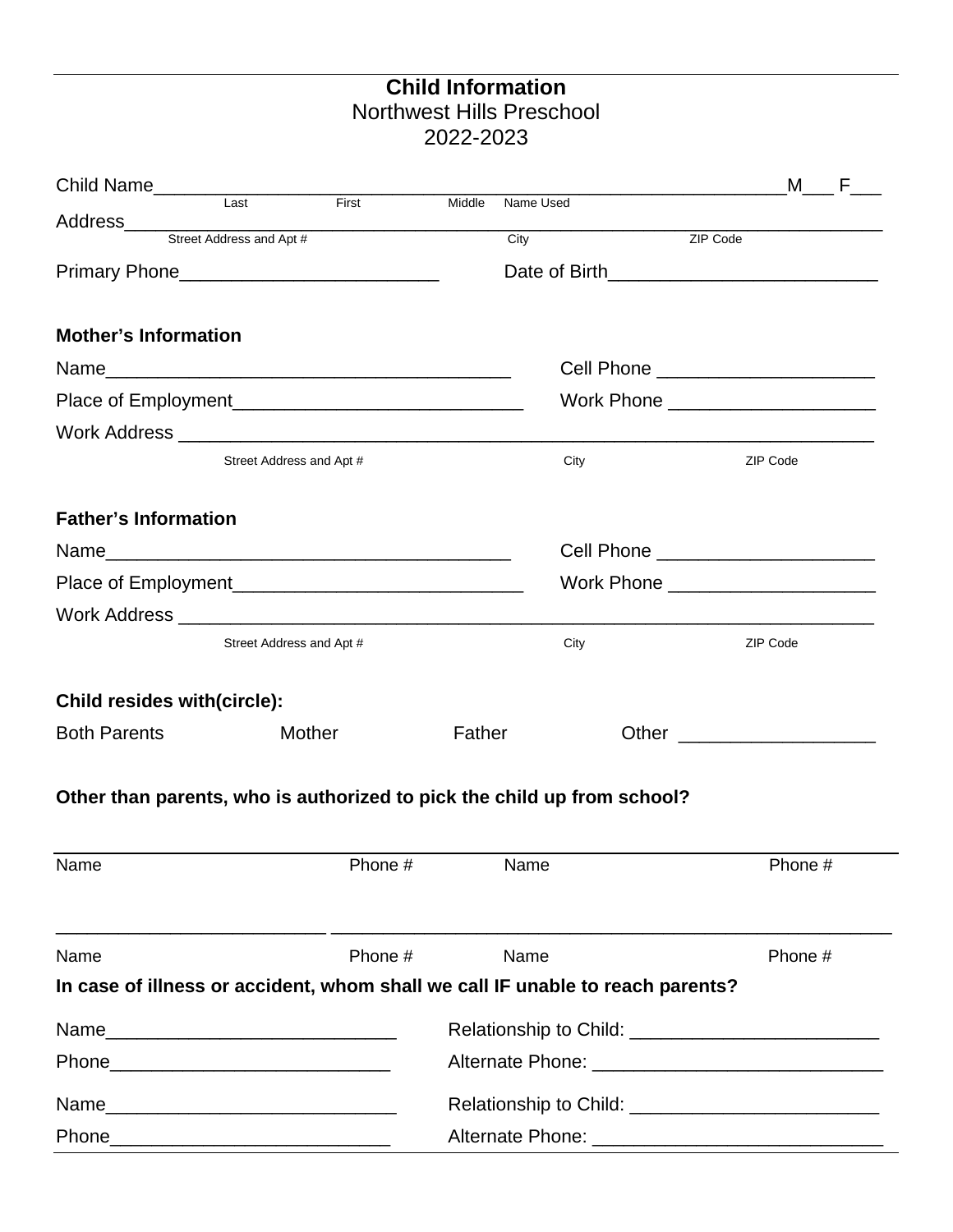#### **Health Information**

|                                                                                                                                                    |         | City | ZIP Code                          |  |  |
|----------------------------------------------------------------------------------------------------------------------------------------------------|---------|------|-----------------------------------|--|--|
| Physician: <u>Name</u>                                                                                                                             |         |      |                                   |  |  |
|                                                                                                                                                    | Address |      | Phone                             |  |  |
|                                                                                                                                                    | Address |      | Phone                             |  |  |
|                                                                                                                                                    |         |      | Policy Number ___________________ |  |  |
| <b>Medical Conditions:</b>                                                                                                                         |         |      |                                   |  |  |
| <u> 1989 - Johann John Harry Harry Harry Harry Harry Harry Harry Harry Harry Harry Harry Harry Harry Harry Harry</u><br>Allergies:                 |         |      |                                   |  |  |
| Please explain in detail what procedures Northwest Hills Preschool staff should follow if medical<br>condition or allergies occur while at school. |         |      |                                   |  |  |
| Does your child take any medications that might affect him/her at preschool(circle)? Yes                                                           |         |      | <b>No</b>                         |  |  |
|                                                                                                                                                    |         |      |                                   |  |  |
| <b>Effect of Medications</b>                                                                                                                       |         |      |                                   |  |  |
| I certify that all information stated on this form is accurate. If any changes occur during or between school years I will                         |         |      |                                   |  |  |
| inform the director of Northwest Hills Preschool immediately.                                                                                      |         |      |                                   |  |  |
| Should my child require emergency medical attention or treatment while attending Northwest Hills Preschool, the staff of                           |         |      |                                   |  |  |

*said preschool may take my child to any of the listed physicians/hospitals. Should none of the listed facilities be immediately available, the staff of Northwest Hills Preschool may take my child for medical attention or treatment to any physician or clinic of the staff's choice.*

*I hereby consent to and authorize the providing for my child of medical attention and treatment by whatever physician, hospital, or clinic examines my child. I agree to pay all fees, costs, and expenses resulting from such medical attention and treatment for my child, and to hold Northwest Hills Preschool harmless from such fees, costs, and expenses.*

Parent's Signature \_\_\_\_\_\_\_\_\_\_\_\_\_\_\_\_\_\_\_\_\_\_\_\_\_\_\_\_\_\_\_\_\_\_\_\_\_ Date\_\_\_\_\_\_\_\_\_\_\_\_\_\_\_\_\_\_\_\_\_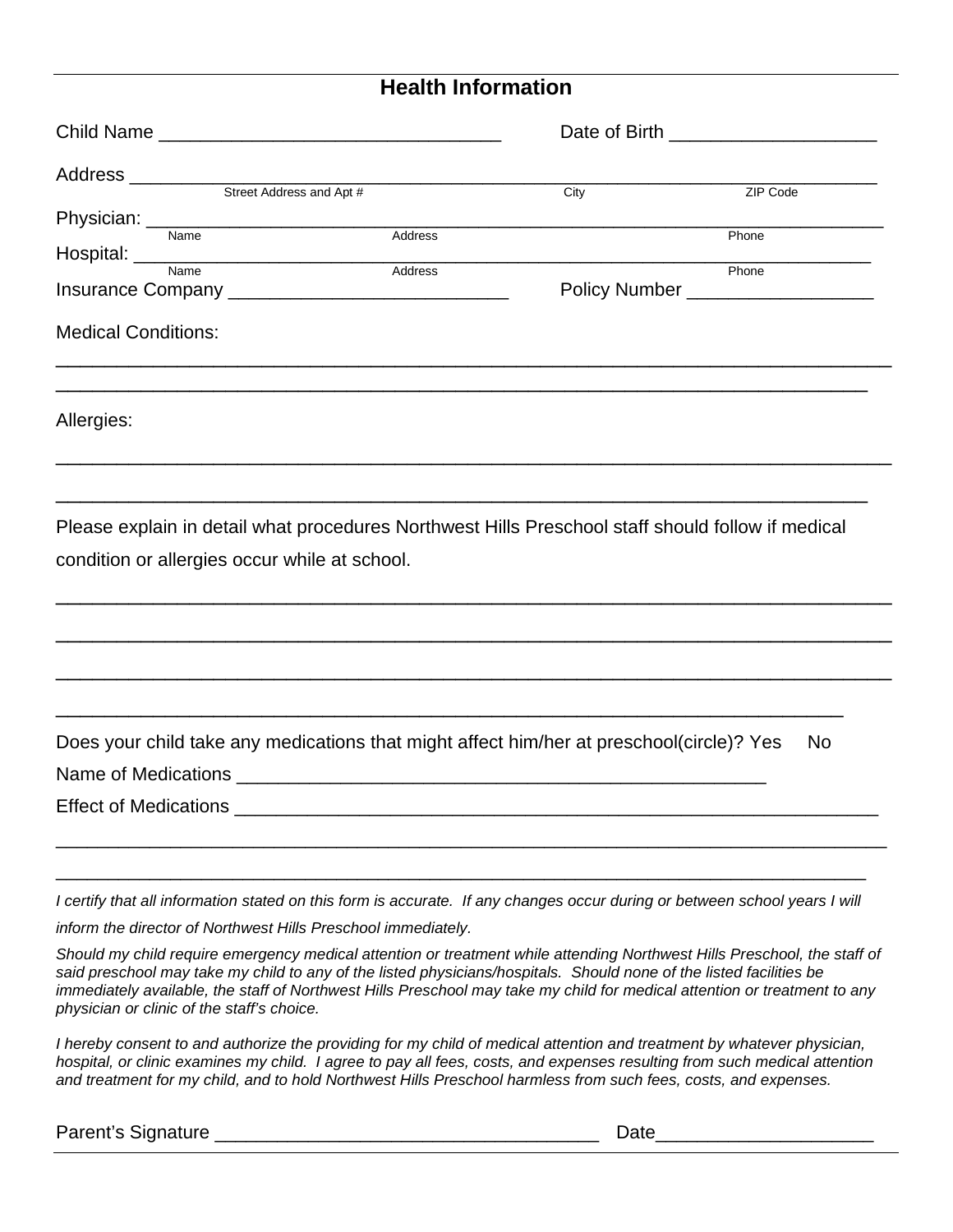## **Release and Permission**

|                                                                       | Date of Birth <b>Exercise 2008</b>                                                                                                                                                                                                                                                                                                                                                                                                                                 |  |  |
|-----------------------------------------------------------------------|--------------------------------------------------------------------------------------------------------------------------------------------------------------------------------------------------------------------------------------------------------------------------------------------------------------------------------------------------------------------------------------------------------------------------------------------------------------------|--|--|
|                                                                       | <b>Photography &amp; Video Release</b>                                                                                                                                                                                                                                                                                                                                                                                                                             |  |  |
| progress of my child as well as the education of staff and community. | Northwest Hills Preschool has my permission to photograph and video my child as a part of its<br>continuing program. I understand that such photography and videotaping will be used to enhance the                                                                                                                                                                                                                                                                |  |  |
| the Northwest Hills Church website and/or Facebook page of my child.  | Northwest Hills Church (Circle one of the following) May May Not use photographs/video on                                                                                                                                                                                                                                                                                                                                                                          |  |  |
|                                                                       |                                                                                                                                                                                                                                                                                                                                                                                                                                                                    |  |  |
|                                                                       | <b>Class List Permission</b>                                                                                                                                                                                                                                                                                                                                                                                                                                       |  |  |
|                                                                       | Northwest Hills Preschool has my permission to include my child's name to be used on class lists<br>handed out to Northwest Hills Preschool parents for events such as class parties.                                                                                                                                                                                                                                                                              |  |  |
|                                                                       | Date                                                                                                                                                                                                                                                                                                                                                                                                                                                               |  |  |
|                                                                       | <b>Sunscreen Permission</b>                                                                                                                                                                                                                                                                                                                                                                                                                                        |  |  |
| outdoors excursions.                                                  | Northwest Hills Preschool has my permission to apply sunscreen to my child when needed on                                                                                                                                                                                                                                                                                                                                                                          |  |  |
|                                                                       |                                                                                                                                                                                                                                                                                                                                                                                                                                                                    |  |  |
| notice sent home.                                                     | <b>Walking Permission Slip</b><br>Northwest Hills Preschool has my permission to take my child on a walk to surrounding areas. This<br>includes the bottom of the hill, the soccer field, the flower garden on the north side of the building, and<br>the neighborhood park. These walks will only be in conjunction with a class activity or class outing.<br>You will be notified of off property walks through the monthly calendar, parent board, or a special |  |  |
|                                                                       | Date                                                                                                                                                                                                                                                                                                                                                                                                                                                               |  |  |
| follow procedures laid out in the Parent Handbook.                    | <b>Parent Handbook Receipt</b><br>I have received and read the Northwest Hills Parent Handbook. I certify that I will follow all policies<br>and procedures stated in the Parent Handbook. If an issue arises I will discuss it with the director and                                                                                                                                                                                                              |  |  |
|                                                                       |                                                                                                                                                                                                                                                                                                                                                                                                                                                                    |  |  |
|                                                                       |                                                                                                                                                                                                                                                                                                                                                                                                                                                                    |  |  |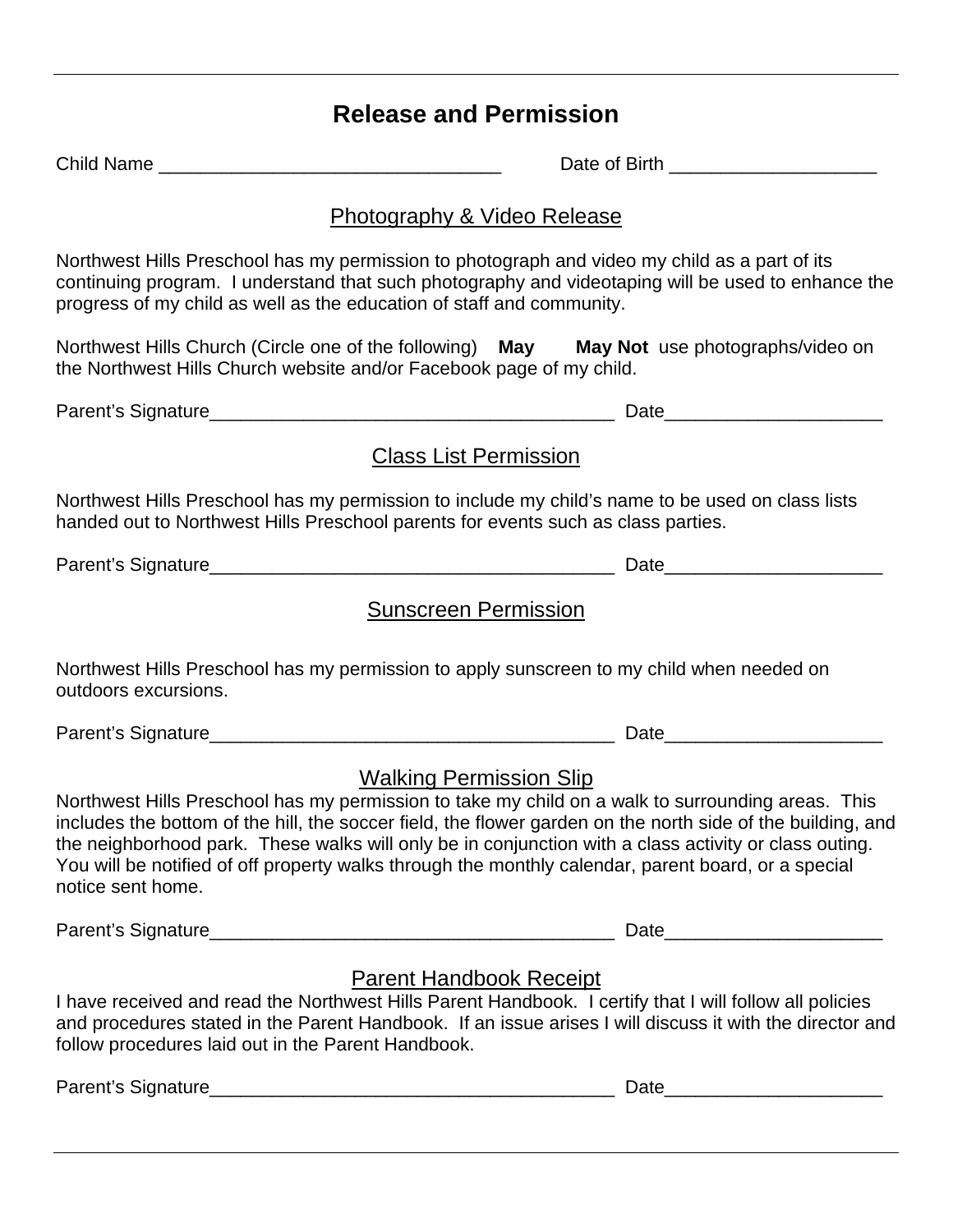# **Getting to Know You - Developmental History**

|                                                                                       | 2022-2023                                                                                                       |
|---------------------------------------------------------------------------------------|-----------------------------------------------------------------------------------------------------------------|
|                                                                                       |                                                                                                                 |
|                                                                                       |                                                                                                                 |
| Child's Date of Birth: ___________________                                            |                                                                                                                 |
| Development:                                                                          |                                                                                                                 |
|                                                                                       | Any speech difficulties? Yes____ No______ If so, please describe: __________________________________            |
|                                                                                       |                                                                                                                 |
|                                                                                       |                                                                                                                 |
| Health:                                                                               |                                                                                                                 |
|                                                                                       |                                                                                                                 |
|                                                                                       |                                                                                                                 |
| <b>Toilet Habits:</b>                                                                 |                                                                                                                 |
| What is used at home(circle): pottychair special child seat regular seat              |                                                                                                                 |
|                                                                                       |                                                                                                                 |
|                                                                                       |                                                                                                                 |
|                                                                                       |                                                                                                                 |
| <b>Sleep Habits:</b>                                                                  |                                                                                                                 |
|                                                                                       | When does your child go to bed? _________________________________Get up in the morning? ______________________  |
|                                                                                       | Describe any special characteristics or needs (stuffed animal, story, mood on waking, etc.)                     |
|                                                                                       |                                                                                                                 |
| <b>Family:</b>                                                                        |                                                                                                                 |
|                                                                                       |                                                                                                                 |
|                                                                                       |                                                                                                                 |
|                                                                                       |                                                                                                                 |
|                                                                                       |                                                                                                                 |
|                                                                                       |                                                                                                                 |
| <b>Eating Habits:</b>                                                                 |                                                                                                                 |
|                                                                                       |                                                                                                                 |
|                                                                                       |                                                                                                                 |
| <b>Physical Play:</b>                                                                 |                                                                                                                 |
|                                                                                       |                                                                                                                 |
|                                                                                       |                                                                                                                 |
|                                                                                       |                                                                                                                 |
|                                                                                       | Does your child ride a bike? _______________ If so, what kind (tricycle, 2-wheeler with or w/o training wheels? |
|                                                                                       |                                                                                                                 |
|                                                                                       |                                                                                                                 |
| Does your child participate in any sport activities (soccer, gymnastics, dance, etc)? |                                                                                                                 |

\_\_\_\_\_\_\_\_\_\_\_\_\_\_\_\_\_\_\_\_\_\_\_\_\_\_\_\_\_\_\_\_\_\_\_\_\_\_\_\_\_\_\_\_\_\_\_\_\_\_\_\_\_\_\_\_\_\_\_\_\_\_\_\_\_\_\_\_\_\_\_\_\_\_\_\_\_\_\_\_\_\_\_\_\_\_